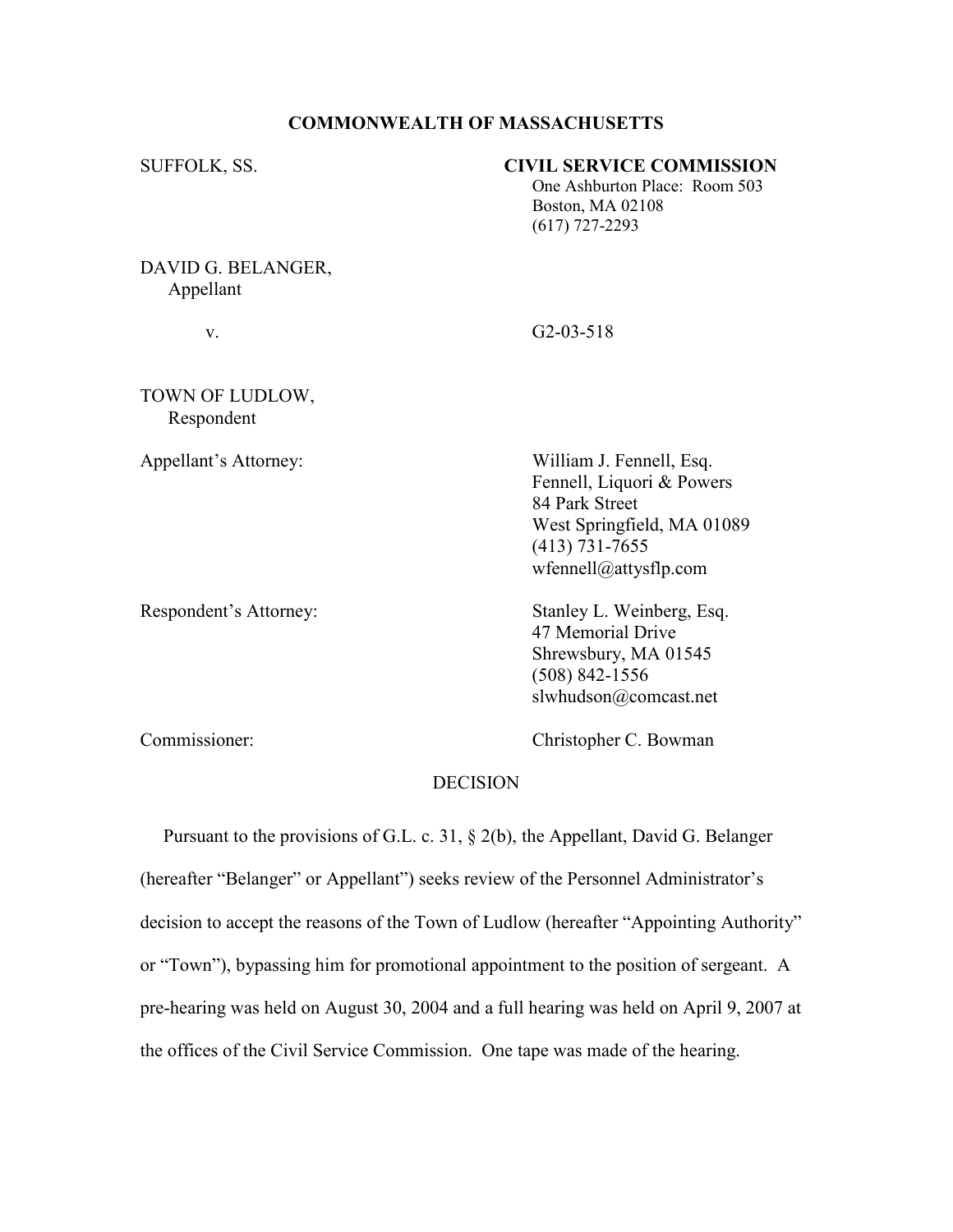## FINDINGS OF FACT:

 Nine (9) Joint exhibits were entered into evidence at the hearing. Based on these exhibits and the testimony of the following witnesses:

#### For the Appointing Authority:

• None;

### For the Appellant:

■ David Belanger, Appellant;

I make the following findings of fact:

- 1. David Belanger is a tenured civil service employee in the position of police officer in the Town of Ludlow. He has served in that position for the past twelve (12) years. (Testimony of Appellant)
- 2. On or about June 2003, the Town of Ludlow requested a civil service certification list for the selection of 2 full-time police sergeants. (Exhibit 6)
- 3. On July 1, 2003, the state's Human Resources Division (HRD) certified civil service list number 230569 of eligible applicants for the position of police sergeant in the Town of Ludlow. (Exhibit 6)
- 4. The Appellant was ranked second among the five eligible candidates on Certification 230569 willing to accept the promotional appointment. (Exhibit 6)
- 5. The Board of Selectmen of the Town of Ludlow is the Appointing Authority for the Ludlow Police Department. (Stipulated Fact)
- 6. At a meeting of the Board of Selectmen held on July 21, 2003, the Board of Selectmen interviewed the five candidates for promotion to sergeant, and after deliberation, voted to promote the candidate ranked first on the certification and a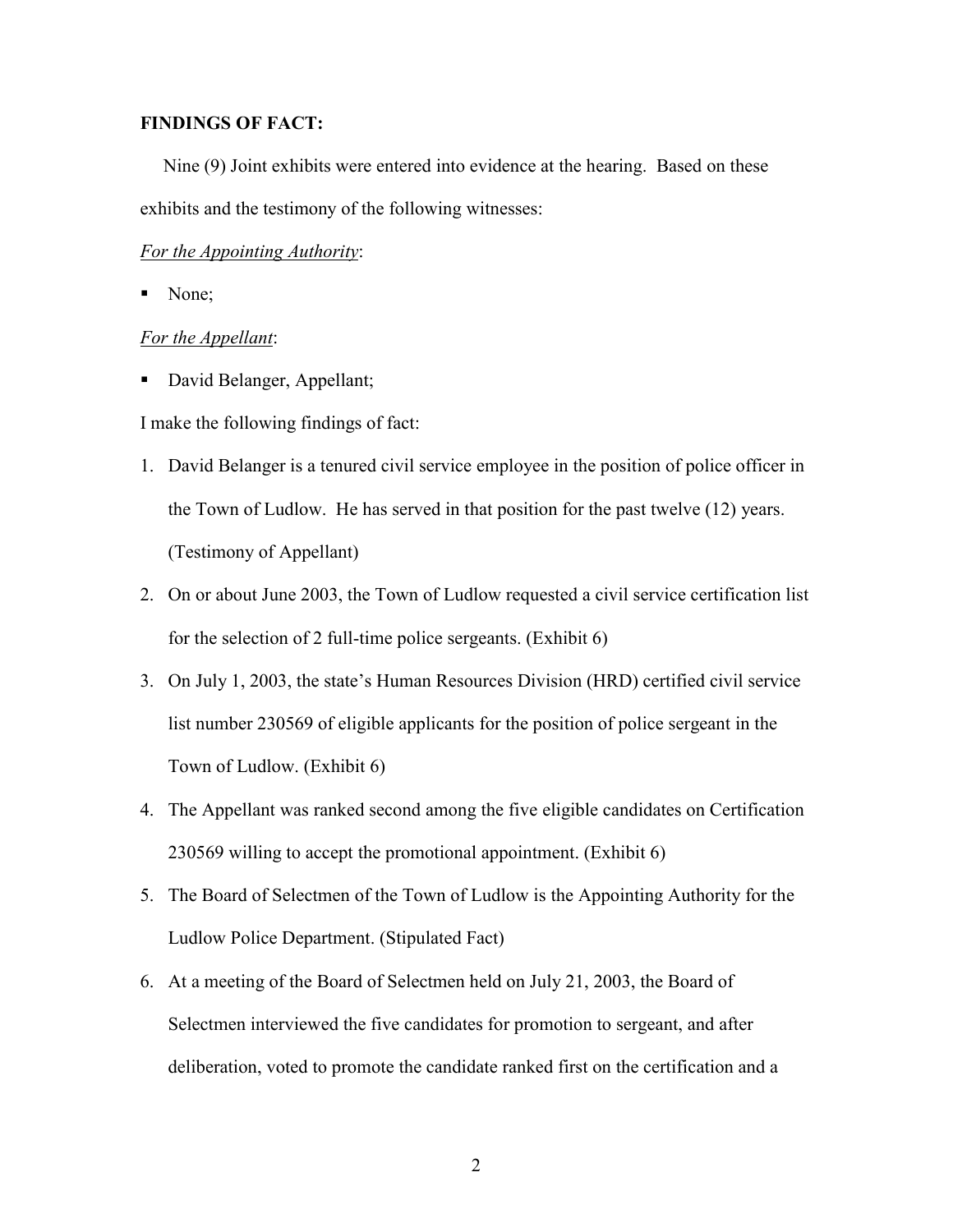candidate ranked third on the certification, thus bypassing the Appellant, who was ranked second. (Stipulated Facts; Exhibit 3)

- 7. Personnel Administration Rules .08 (3) states in relevant part, "Upon determining that any candidate on a certification is to be bypassed, as defined in Personnel Administration Rule .02, an appointing authority shall, immediately upon making such determination, send to the Personnel Administrator, in writing, a full and complete statement of the reason or reasons for bypassing a person or persons more highly ranked, <u>or of the reason or reasons</u> for selecting another person or persons, lower in score or preference category." (emphasis added) (PAR .08(3))
- 8. On July 24, 2003, the Town submitted to HRD the positive reasons for choosing the selected candidates, including the third ranked candidate who bypassed the Appellant. (Exhibit 2)
- 9. According to the correspondence submitted to HRD, the third-ranked candidate received a masters degree in criminal justice, received academic awards, served as a military police officer in the Army Reserve and was a community police officer assigned to the Town's "Gang Intelligence Unit". In its correspondence to HRD, the Town further stated that the third-ranked candidate's "flawless work ethic and strong community presence, were influential in his selection." There was no reference to whether or not the third-ranked candidate interviewed well before the Board of Selectmen and/or whether this was a factor in the Board's determination, as contrasted with the Board's observation of the first-ranked candidate in the same correspondence to HRD stating, "he [the first-ranked candidate] interviewed extremely well showing a tranquil but strong personality." (Exhibit 2)

3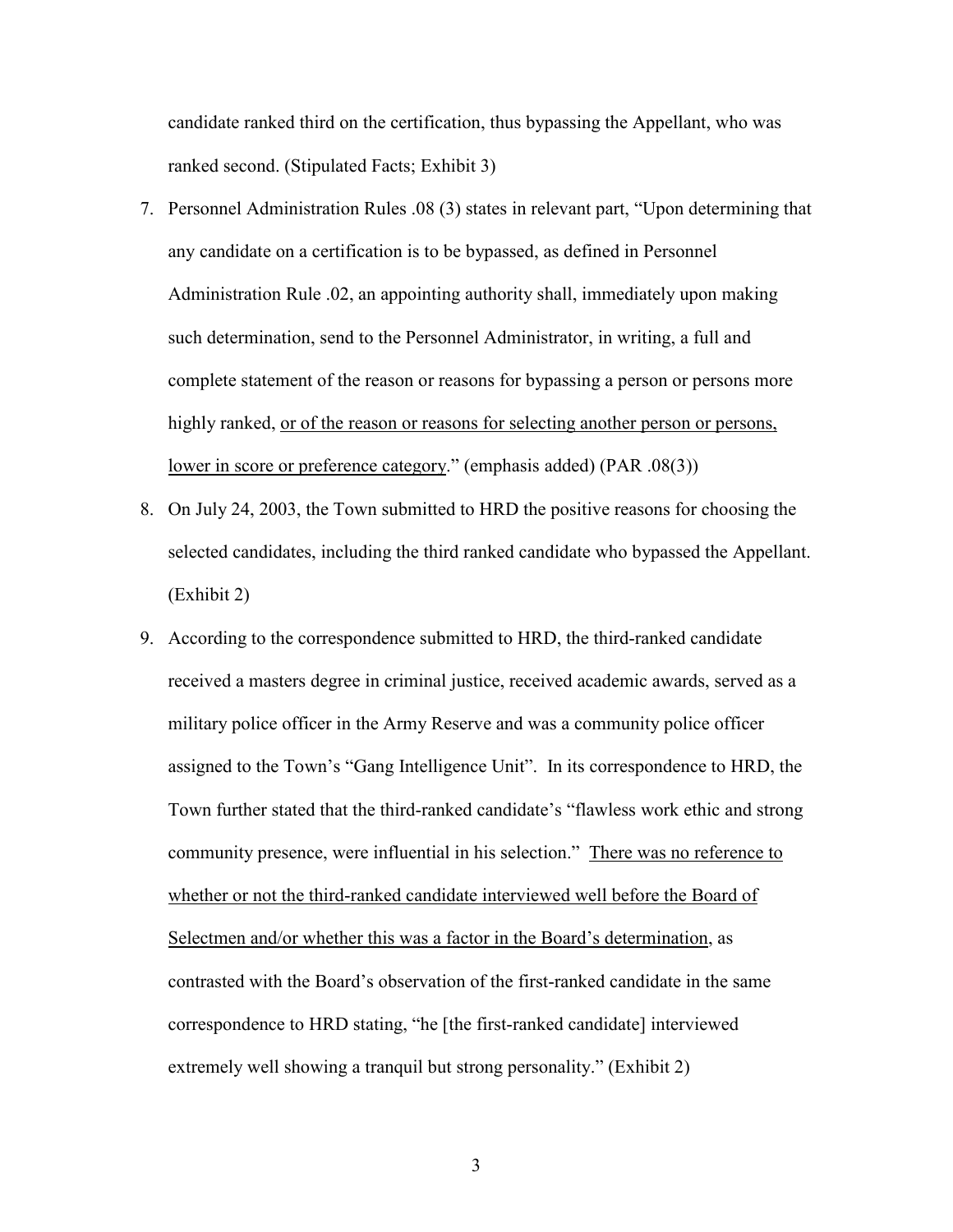- 10. No reasons that are known or reasonably discoverable by the appointing authority, and which have not been disclosed to the Personnel Administrator, shall later be admissible as reasons for selection or bypass in any proceeding before the Personnel Administrator or the Civil Service Commission. PAR.08(3).
- 11. The Appellant currently has a masters degree in criminal justice. At the time of the interview, he was completing his thesis. (Testimony of Appellant)
- 12. The Appellant served full-time in the United States Marine Corps for six years and ten months serving as a military police officer and a traffic accident reconstructionist. In this capacity, he had supervisory experience. During his service in the United States Marine Corps, he also served as the "Operations NCO" for the Okinawa Police Department, a 300-person operation. He was decorated for outstanding work for his service with the Okinawa Police Department. (Testimony of Appellant)
- 13. During his tenure with the Ludlow Police Department, the Appellant had the same experience in community policing as the third-ranked candidate. (Testimony of Appellant)
- 14. The Appellant also served on the Department's bicycle patrol unit, was gang task force-trained and was also trained as an expert in traffic accident reconstruction. (Testimony of Appellant)
- 15. The Appellant is a life-long resident of Ludlow and is actively involved in the community. Specifically, the Appellant has coached seventh and eighth grade football and coached football at the high school for six years, including at the time he applied for the position of sergeant. (Testimony of Appellant)

4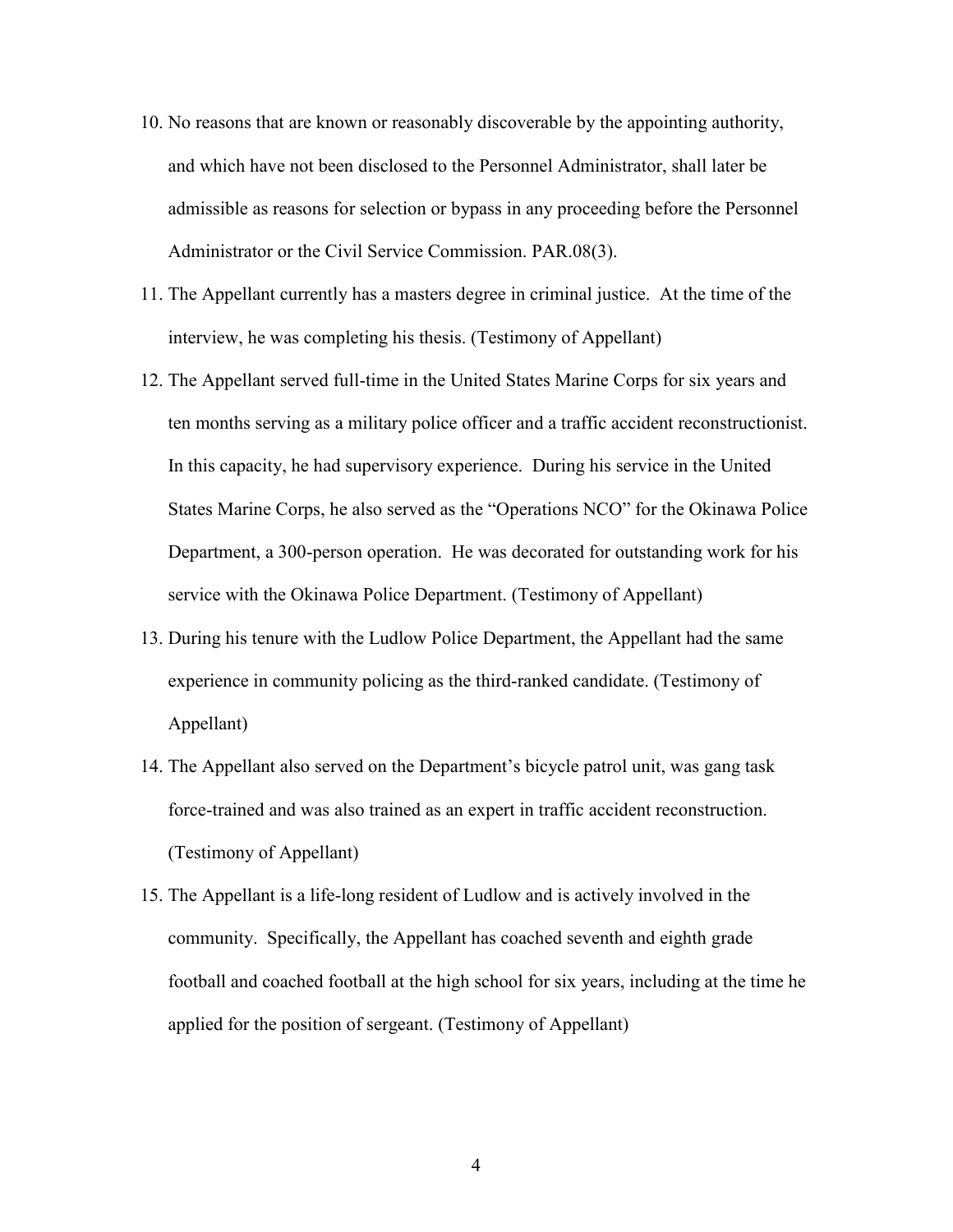- 16. According to the unrefuted testimony of the Appellant, he was informed that in order to be considered for promotion to sergeant, he should submit his resume and any pertinent information to the Chief of Police. He was never told that candidates could submit letters of recommendation. (Testimony of Appellant)
- 17. According to the unrefuted testimony of the Appellant, he learned that the thirdranked candidate submitted reference letters directly to one member of the Board of Selectmen. The Appellant first became aware of this after his interview when he was watching the third-ranked candidate being interviewed on the local cable access channel. (Testimony of Appellant)
- 18. The Appellant subsequently went to the Ludlow Town Hall and asked to see the above-referenced letters of recommendation in the third-ranked candidate's folder. Fifteen (15) letters of recommendation were in the third-ranked candidate's folder, including recommendations from the Chairman of the Ludlow School Committee; a manager in the Ludlow DPW; the Director of Athletics for the local athletic department; the Vice President of a local savings bank; a Springfield police officer; the Assistant Deputy Superintendent of the Hampden County Sheriff's Office; the President of the Ludlow Chamber of Commerce; and a Ludlow elementary school teacher. The recommendations were not included as part of the information the Chief of Police submitted to the Board of Selectmen, but, rather, were in the folder separately. (Testimony of Appellant)
- 19. HRD approved the Town's reason for bypass on August 4, 2003. (Exhibit 4)
- 20. The Appellant filed a timely appeal with the Civil Service Commission.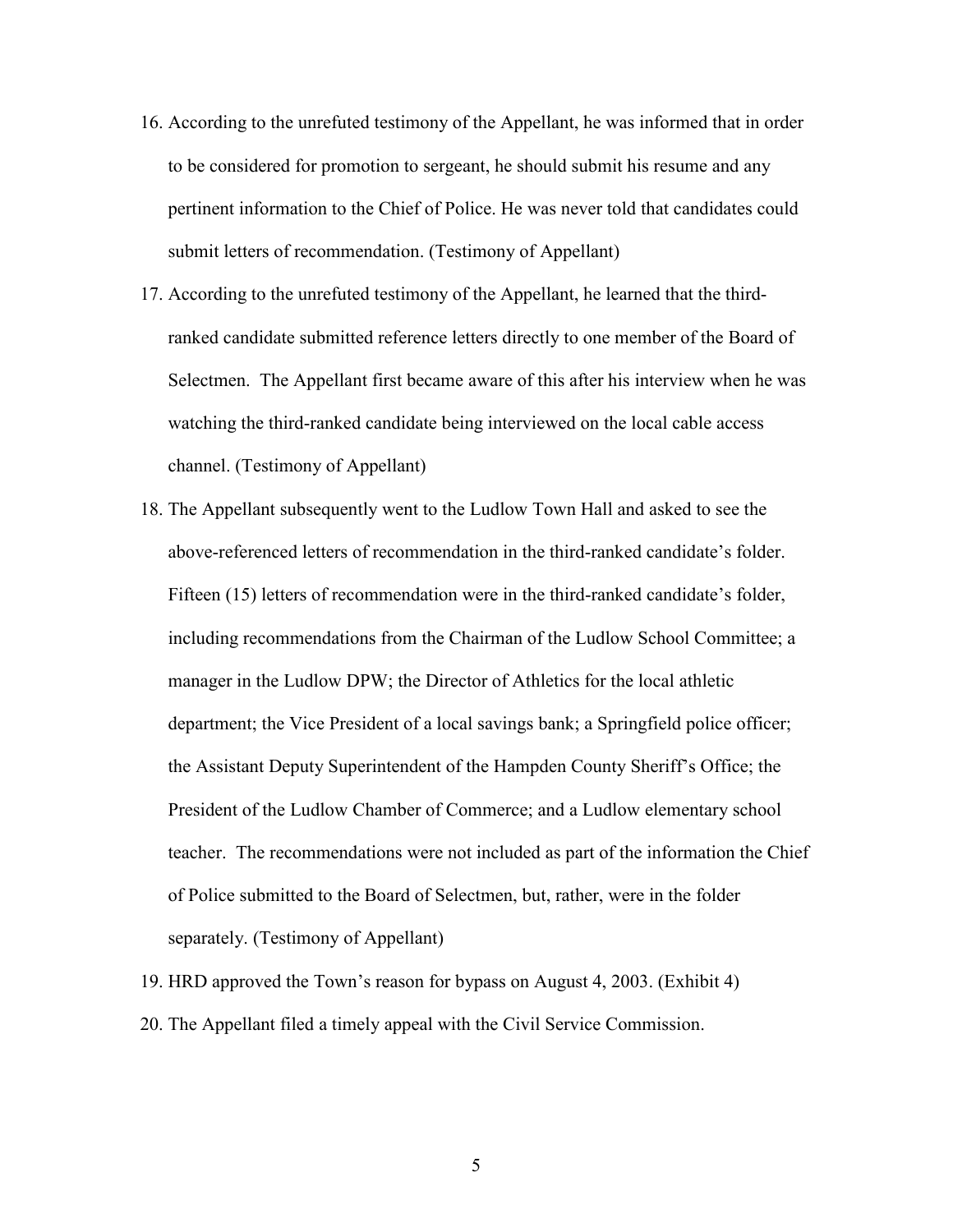#### CONCLUSION:

 The role of the Civil Service Commission is to determine "whether the Appointing Authority has sustained its burden of proving that there was reasonable justification for the action taken by the appointing authority." City of Cambridge v. Civil Service Commission, 43 Mass. App. Ct. 300, 304 (1997). Reasonable justification means the Appointing Authority's actions were based on adequate reasons supported by credible evidence, when weighed by an unprejudiced mind, guided by common sense and by correct rules of law. Selectmen of Wakefield  $\nu$ . Judge of First Dist. Ct. of E. Middlesex, 262 Mass. 477, 482 (1928). Commissioners of Civil Service v. Municipal Ct. of the City of Boston, 359 Mass. 214 (1971). G.L. c. 31, s. 2(b) requires that bypass cases be determined by a preponderance of the evidence. A "preponderance of the evidence test requires the Commission to determine whether, on the basis of the evidence before it, the Appointing Authority has established that the reasons assigned for the bypass of an Appellant were more probably than not sound and sufficient." Mayor of Revere v. Civil Service Commission, 31 Mass. App. Ct. 315 (1991).

 Appointing Authorities are rightfully granted wide discretion when choosing individuals from a certified list of eligible candidates on a civil service list. The issue for the commission is "not whether it would have acted as the appointing authority had acted, but whether, on the facts found by the commission, there was reasonable justification for the action taken by the appointing authority in the circumstances found by the commission to have existed when the Appointing Authority made its decision." Watertown v. Arria, 16 Mass. App. Ct. 331, 334 (1983). See Commissioners of Civil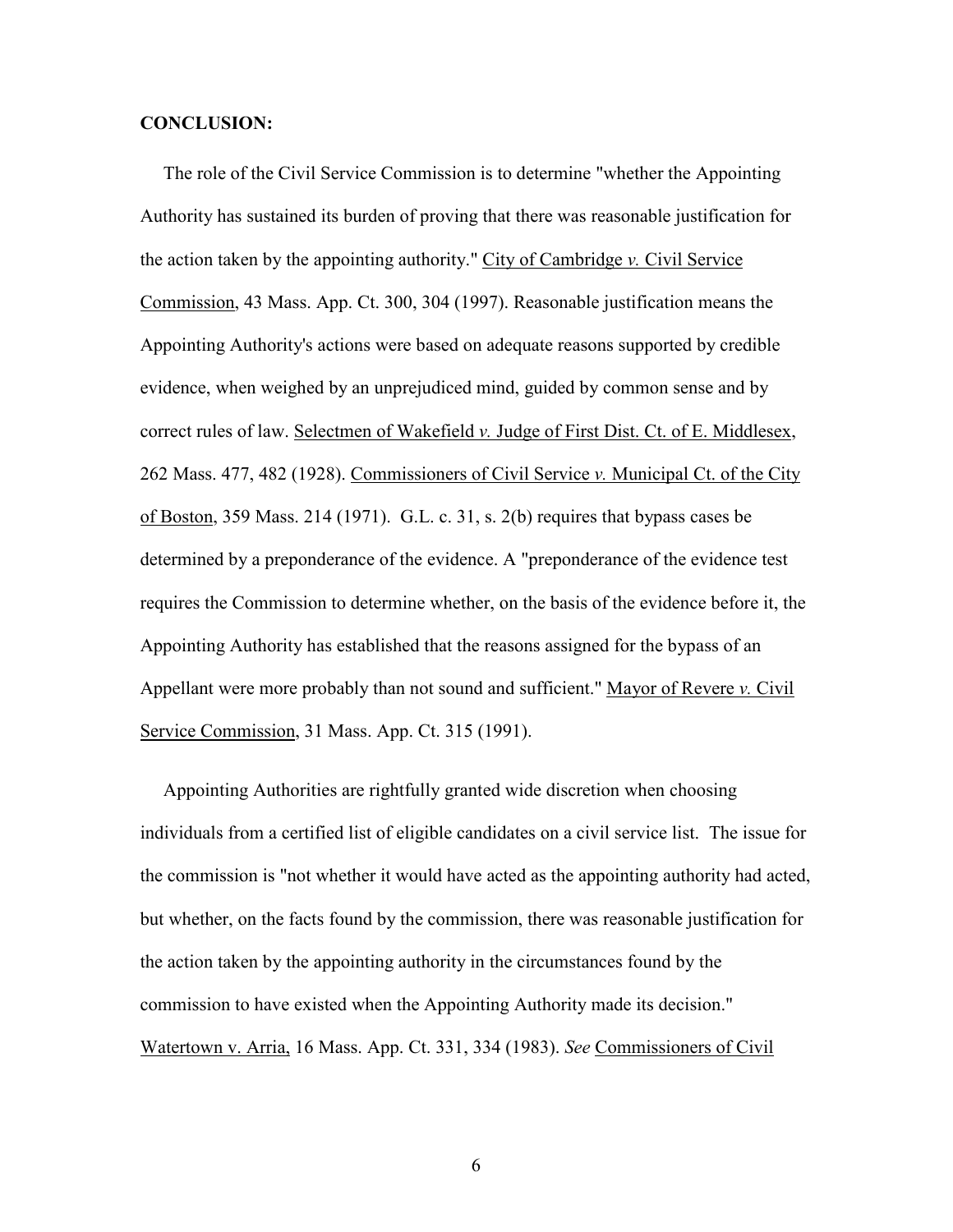Serv. v. Municipal Ct. of Boston, 369 Mass. 84, 86 (1975) and Leominster v. Stratton, 58 Mass. App. Ct. 726, 727-728 (2003).

 When all factors for selection are equal between a selected candidate and an Appellant bypassed with a higher civil service examination, deference should be given to the candidate with the higher score.

In this case, the reasons proffered by the Town for selecting the third-ranked

candidate apply equally to the Appellant, who was ranked second.

- According to the Town, the third-ranked candidate had served as a reserve officer in the United States Army. The Appellant had served full-time in the United States Marine Corps for six years.
- According to the Town, the third-ranked candidate received academic awards. The Appellant was decorated for his exemplary service while serving in the United States Marine Corps.
- According to the Town, the third-ranked candidate is assigned to the Town's Gang Intelligence Unit. The Appellant is also trained to serve in the Town's Gang Intelligence Unit.
- According to the Town, the third-ranked candidate has a flawless work ethic and strong community presence, which, again according to the Town, were "influential in his selection." The Appellant has been trained in community policing, has served on the Department's bicycle unit and has coached football at both the junior high and high school level for several years. Moreover, the fact that the third-ranked candidate was able to submit 15 letters of recommendation from community members to the board outside of the proscribed process, tainted the selection process and gave the third-ranked candidate an opportunity to display community support that was not afforded to the Appellant.
- According to the Town, the third-ranked candidate had a masters degree at the time of the interview; the Appellant was completing his thesis for a masters degree at the time of his application.

In such cases where the candidates have such similar backgrounds, the Appointing

Authority often rightfully relies on an interview process to make a final determination.

Although the then-five member Board of Selectmen conducted a personal interview of all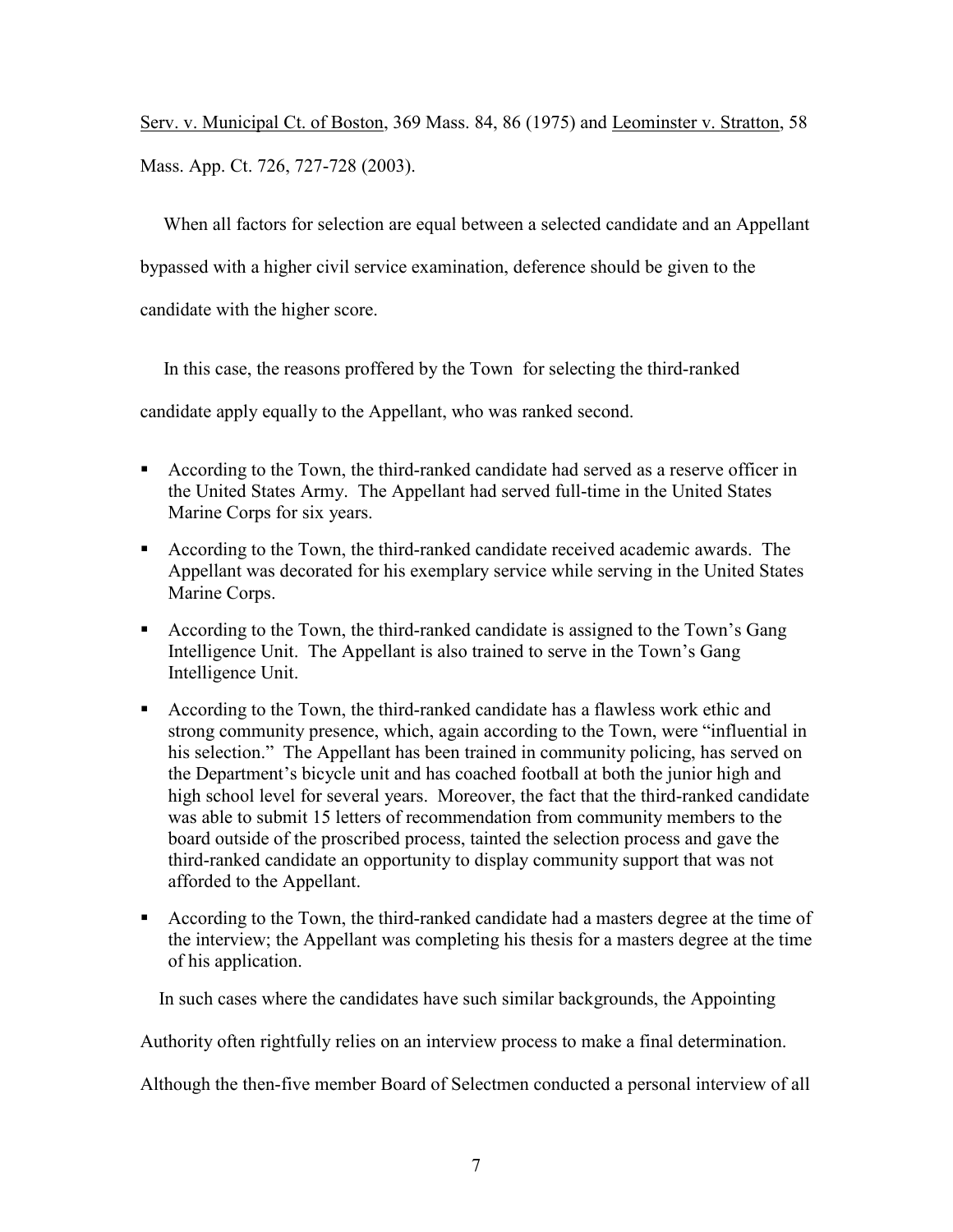five candidates, for which a copy of a DVD was submitted to the Commission, there is absolutely no reference in the Town's letter to HRD indicating whether the Appellant's performance at the interview was a factor in bypassing the Appellant. This would not appear to be an oversight, as the Board explicitly referenced the interview performance of the first-ranked candidate in the same letter to HRD. Moreover, no reasons that are known or reasonably discoverable by the appointing authority, and which have not been disclosed to the Personnel Administrator, shall later be admissible as reasons for selection or bypass in any proceeding before the Personnel Administrator or the Civil Service Commission. PAR.08 (3)

 Therefore, the Commission must rely on the written reasons submitted to HRD by the Appointing Authority. Based solely on those reasons, the Town has not provided sound and sufficient reasons for bypassing the Appellant over the third-ranked candidate. The rights of the Appellant were violated through no fault of his own. Therefore, pursuant to our powers of relief inherent in Chapter 310 of the Acts of 1993, the Commission directs the Personnel Administrator to place the Appellant at the top of the next list of eligible candidates to allow the Appellant to be considered for a sergeant position in the Town of Ludlow.

Civil Service Commission

A true record. Attest:

 $\mathcal{L}_\text{max}$  , where  $\mathcal{L}_\text{max}$  and  $\mathcal{L}_\text{max}$ Christopher C. Bowman, Commissioner

By vote of the Civil Service Commission (Bowman, Guerin, Marquis and Taylor, Commissioners) on April 26, 2007.